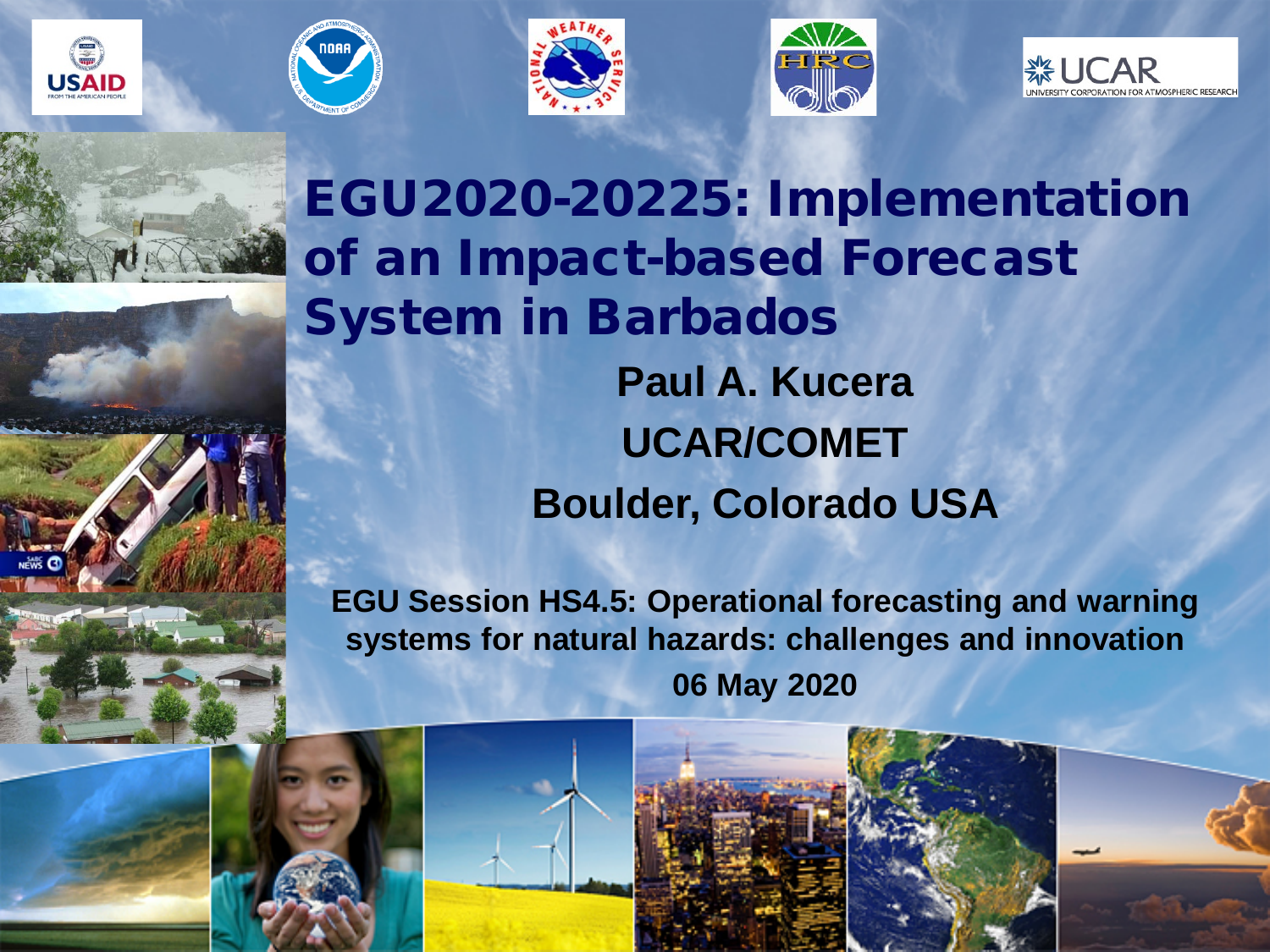### What does it mean to implement Impact-Based Forecasting (IBF)?

#### Impact-Based Forecasting:

- Adapt weather forecasting to include potential impacts
- Communicate impacts clearly to help stakeholders make smart decisions
- Engage local partners to inform communities of potential impacts to society

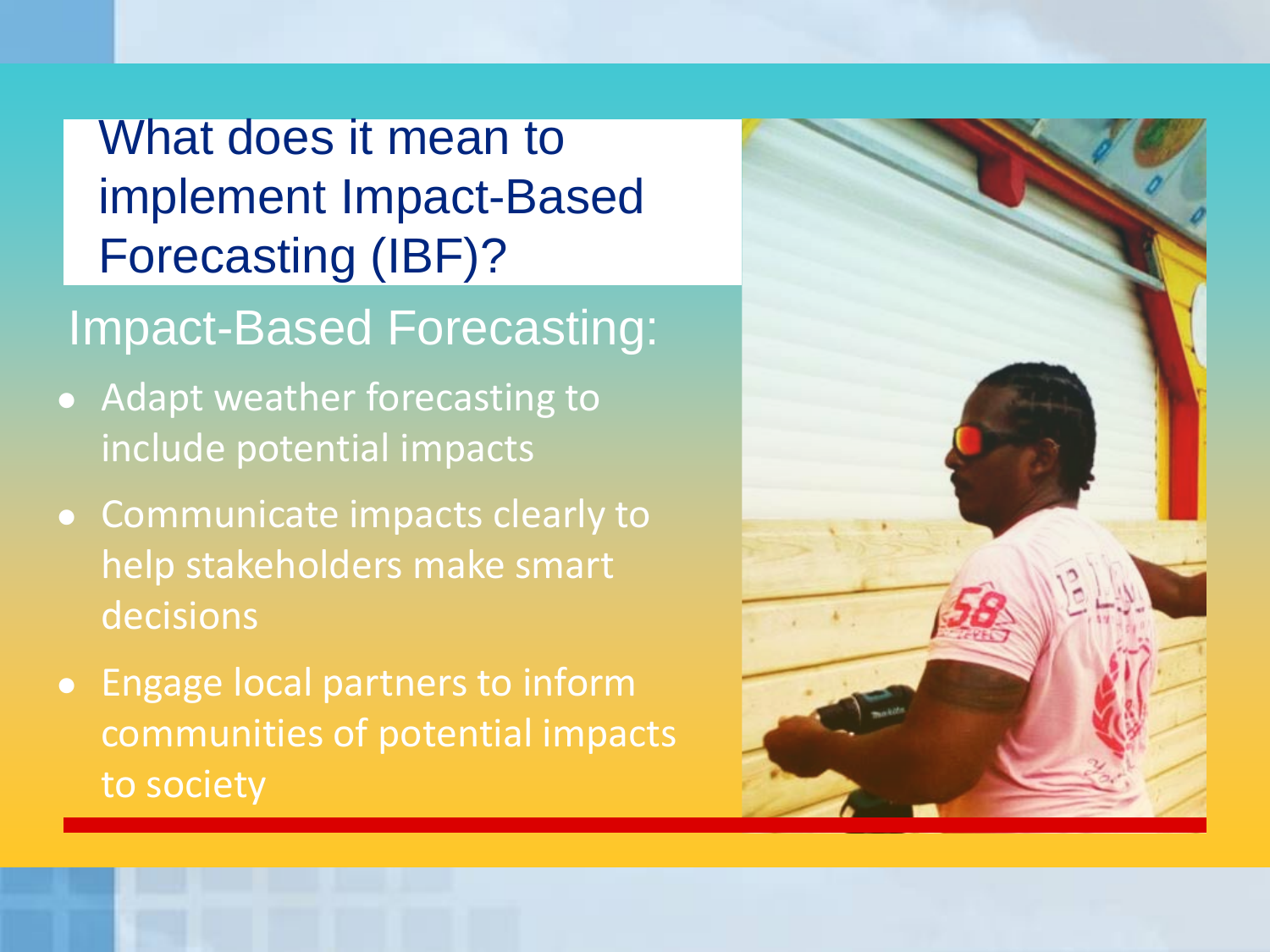# Barbados Impact-Based Forecasting (IBF) Project • **The island of Barbados is implementing an IBF system to warn on impacts including:**

- High winds
- Severe convection
- Heavy rainfall events
- Tropical cyclones
- Drought

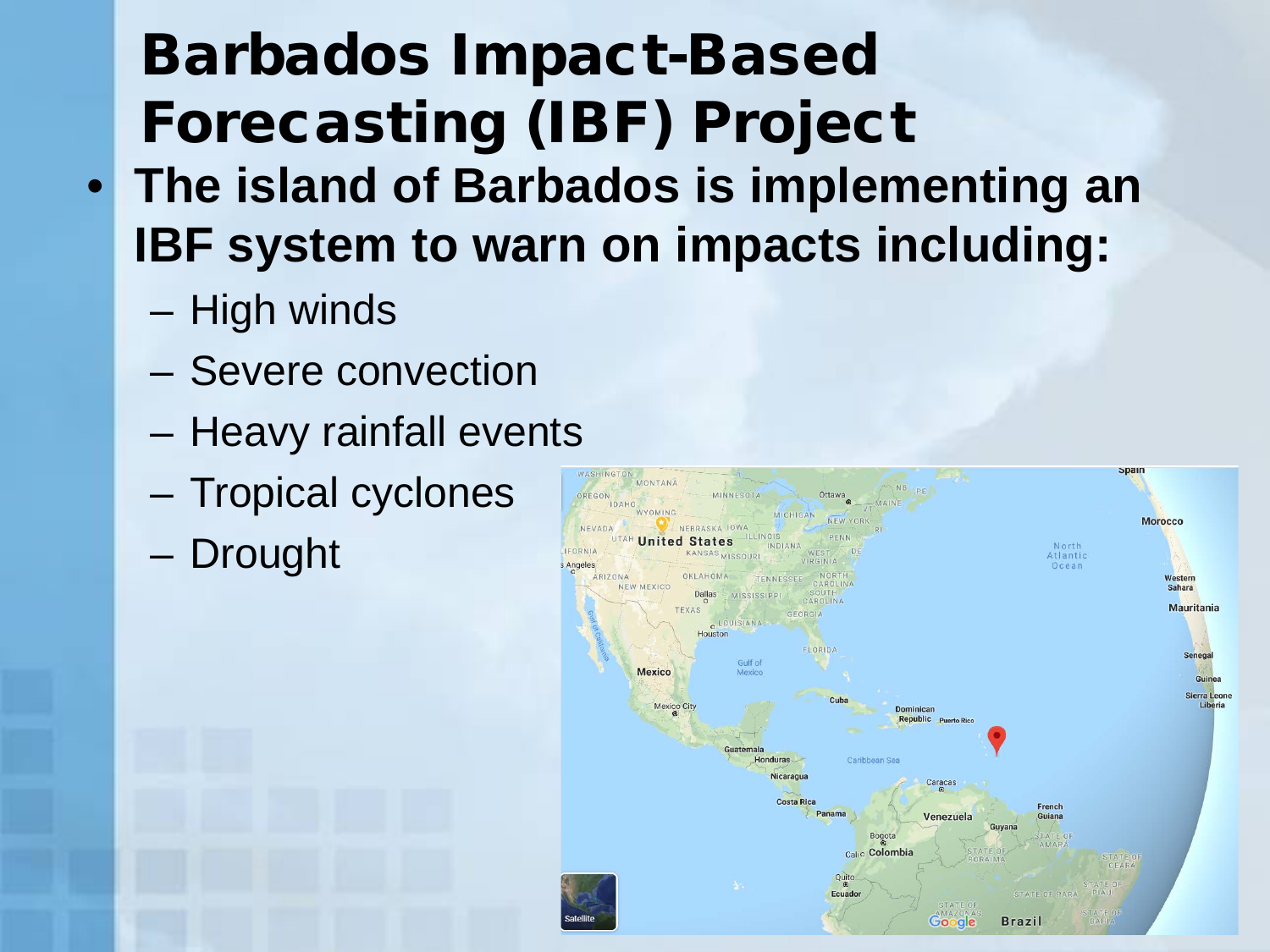# Implementing an IBF Risk Matrix into standard operating procedures

14 WMO GUIDELINES ON MULTI-HAZARD IMPACT-BASED FORECAST AND WARNING SERVICES



Figure 2. Risk matrix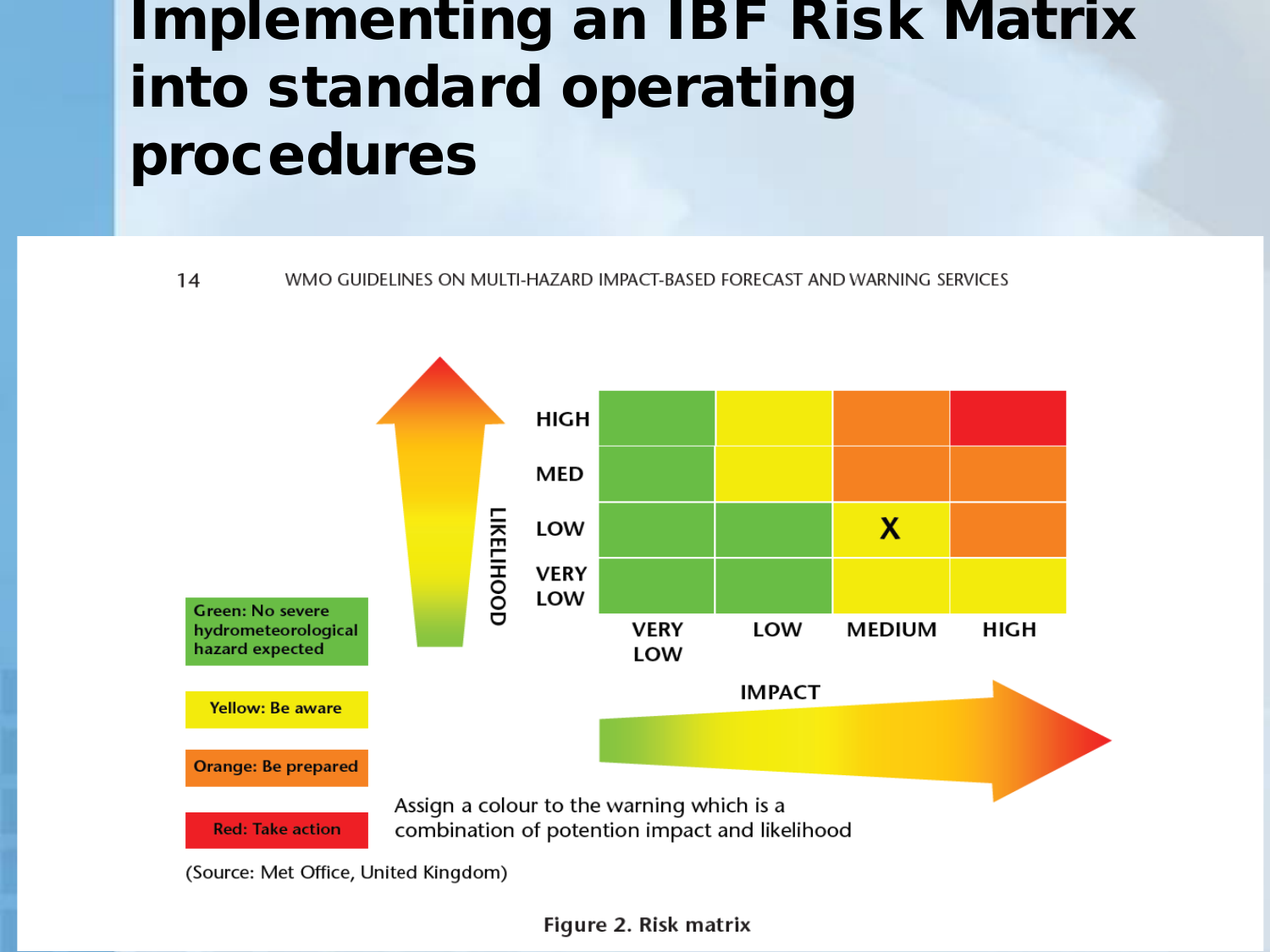## **Example Impact - Heavy Rainfall**

|                       | <b>Minimal Impacts</b>                                                                                                     | <b>Moderate Impacts</b>                                                                                                                                                                                                                             | <b>Significant Impacts</b>                                                                                                                                                                                                                                                                                       | <b>Severe Impacts</b>                                                                                                                                                                                                                                                                                                              |
|-----------------------|----------------------------------------------------------------------------------------------------------------------------|-----------------------------------------------------------------------------------------------------------------------------------------------------------------------------------------------------------------------------------------------------|------------------------------------------------------------------------------------------------------------------------------------------------------------------------------------------------------------------------------------------------------------------------------------------------------------------|------------------------------------------------------------------------------------------------------------------------------------------------------------------------------------------------------------------------------------------------------------------------------------------------------------------------------------|
| <b>Transportation</b> | Wet roads and higher<br>likelihood of accidents<br>Localized disruption to traffic<br>Limited impact to traffic<br>signals | Localized pooling and<br>flooding of roads<br>Occasional accidents and<br>associated disruptions;<br>increased travel times<br>Occasional traffic signal<br>outage/flashing and traffic<br>congestion<br>Minor public transportation<br>disruptions | Localized flooding and<br>damage of roads with<br>significant delays and<br>disruption to traffic<br>Accidents and associated<br>Disruptions; increased travel<br>times<br>Frequent traffic signal<br>outage/flashing; significant traffic<br>congestion<br>Significant disruptions to public<br>transportations | Widespread flooding and damage of<br>roads with dangerous driving<br>conditions<br>Multiple accidents and<br>associated disruptions; increased<br>travel times<br>Most traffic signal<br>outage/flashing - major traffic<br>delays, accidents at intersections<br>Most publication<br>transportation delayed or not<br>operational |
| <b>Schools</b>        | Minor disruption of school<br>activities                                                                                   | Localized disruption of school<br>activities                                                                                                                                                                                                        | Regional closure of schools                                                                                                                                                                                                                                                                                      | All schools closed                                                                                                                                                                                                                                                                                                                 |
| <b>Landslides</b>     | Isolated land slippage                                                                                                     | Localized land slippage – limited<br>debris flow on roads                                                                                                                                                                                           | Localized land slippage<br>resulting in road closures and<br>property damage - significant<br>debris flow (rocks and trees)                                                                                                                                                                                      | Land slippage resulting in road<br>closures and property damage and<br>communities cut off                                                                                                                                                                                                                                         |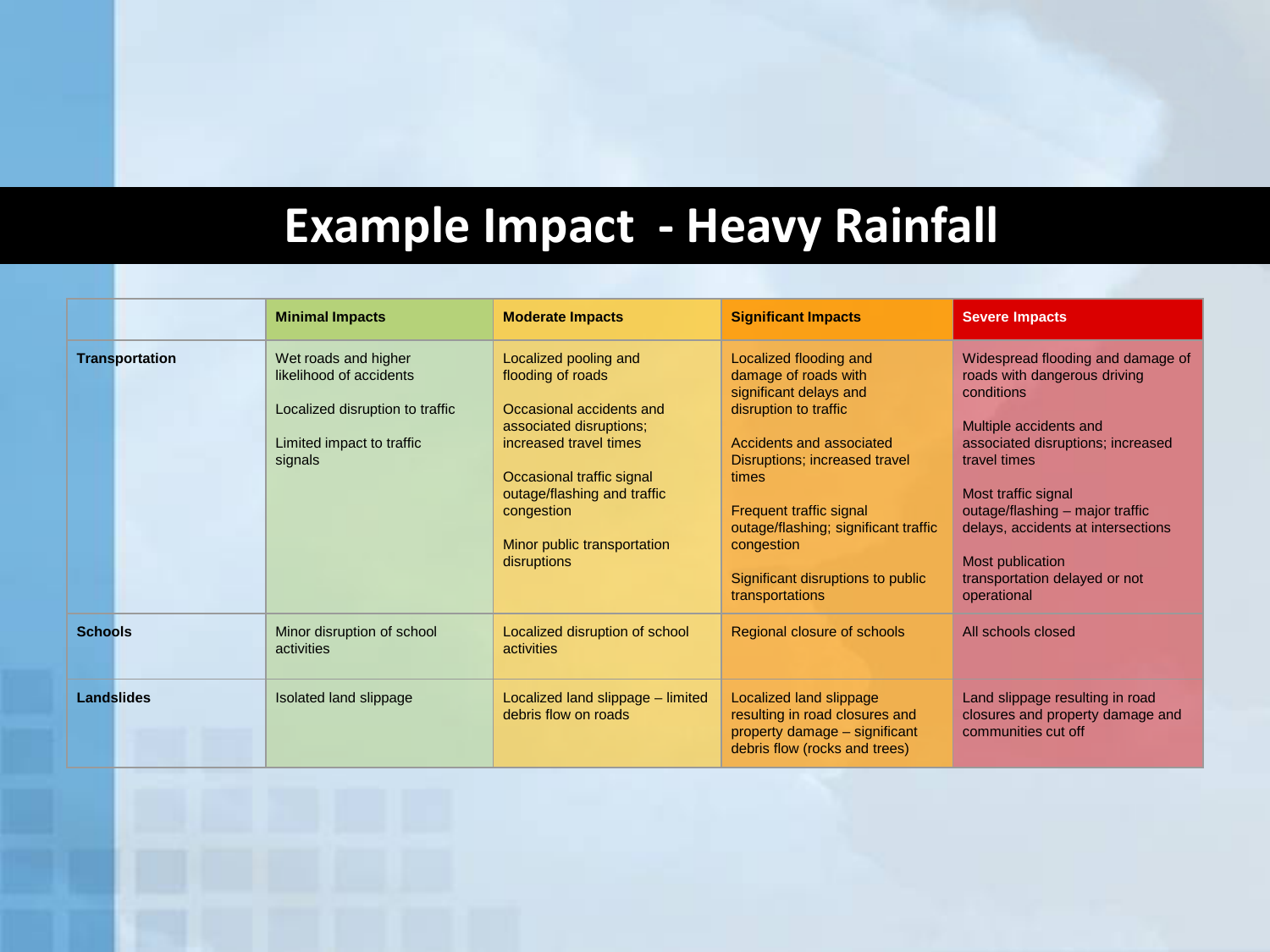#### $Response$

| <b>Very Low Risk: No</b><br><b>Action</b>  | <b>Medium Risk: Be Aware</b>                                                                                                                                                                                                                                                                                                                                                                                                                                                                                                                                                                                                                                                                   | <b>Medium Risk: Be Prepared</b>                                                                                                                                                                                                                                                                                                                                                                                                                                                                                                                                                                                                                                                         | <b>High Risk: Take Action</b>                                                                                                                                                                                                                                                                                                                                                                                                                                                                                                                                                                                  |
|--------------------------------------------|------------------------------------------------------------------------------------------------------------------------------------------------------------------------------------------------------------------------------------------------------------------------------------------------------------------------------------------------------------------------------------------------------------------------------------------------------------------------------------------------------------------------------------------------------------------------------------------------------------------------------------------------------------------------------------------------|-----------------------------------------------------------------------------------------------------------------------------------------------------------------------------------------------------------------------------------------------------------------------------------------------------------------------------------------------------------------------------------------------------------------------------------------------------------------------------------------------------------------------------------------------------------------------------------------------------------------------------------------------------------------------------------------|----------------------------------------------------------------------------------------------------------------------------------------------------------------------------------------------------------------------------------------------------------------------------------------------------------------------------------------------------------------------------------------------------------------------------------------------------------------------------------------------------------------------------------------------------------------------------------------------------------------|
| Monitor for changing<br>weather conditions | Stay out of flood waters<br>Evaluate inventory of<br>emergency supplies (food,<br>water, medical supplies);<br>prepare to restock supplies<br>at<br>the beginning of season<br>Be aware of localized<br>flooding of roads and<br>properties in<br>[locations]. Impacts<br>include<br>occasional accidents,<br>associated disruptions,<br>increased travel times.<br>land slippages could block<br>roads.<br>Be aware for possible<br>traffic<br>delays due to signal<br>outages<br>Be aware for possible<br>delays in<br>public transportation<br>Be aware for possible<br>localized<br>flooding water course over<br>flood prone areas<br>Be aware for prepare for<br>possible school closure | Stay out of flood waters<br>Check emergency supplies.<br>purchase additional supplies<br>if.<br>needed, fill gas tanks, etc.<br>Be prepared for localized<br>flooding of roads and<br>properties in [locations].<br>Impacts include accidents,<br>associated disruptions,<br>increased travel times. land<br>slippages could block roads.<br>Prepare for traffic delays due<br>to<br>signal outages<br>Prepare for possible delays<br>or<br>cancellation of public<br>transportation routes<br>Prepare for localized flooding<br>in.<br>low-lying, flood prone areas<br>Prepare for localized land<br>slippage, debris flow and<br>possible road closures<br>Ensure drains are cleared. | Stay out of flood waters<br>Prepare to use emergency<br>supplies, acquire additional<br>supplies if possible, fill gas<br>tanks, preposition food and<br>emergency supplies for post<br>Event<br>Avoid walking or driving<br>through moving water<br>Seek safer/higher ground if<br>in [locations].<br>Monitor for changing<br>weather conditions<br>Call emergency services if<br>Impacted.<br>Stay off roads especially in<br>flood prone areas, streets<br>with traffic signals, or areas<br>with frequent land<br>slippage/landslides<br>Plan to shelter in place in<br>non-<br>flood areas or take public |